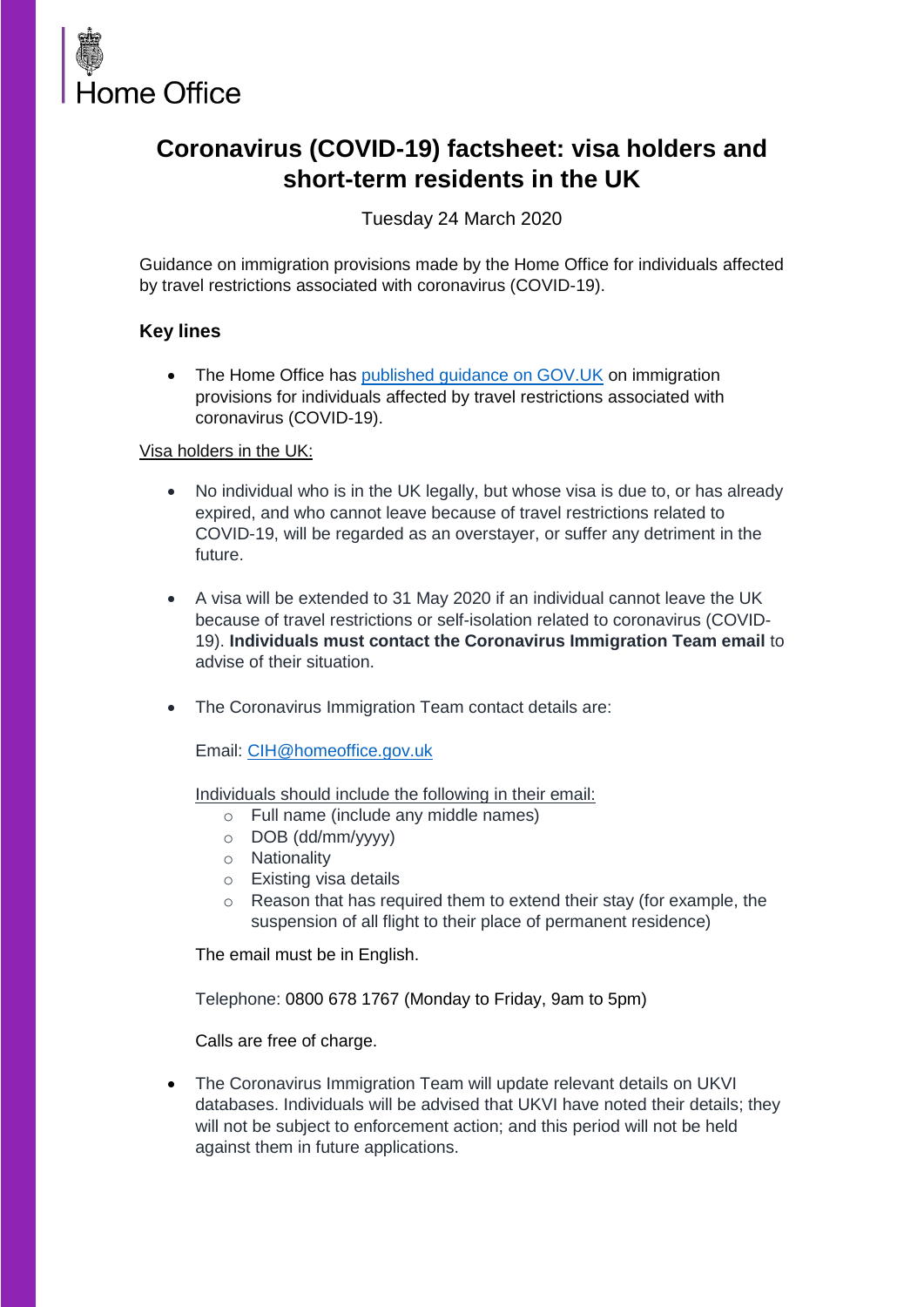

- This requirement to contact Coronavirus Immigration Team applies to individuals of any nationality whose leave expires between 24 January 2020 and 30 May 2020.
- Individuals who cannot leave the UK due to travel restrictions or self-isolation and wish to stay in the UK in the long-term would ordinarily need to apply for a visa from their home country.
- Where individuals would normally be required to return to their country of residence to apply for a visa in a different category, they'll now be able to apply from the UK to switch.
- Individuals will need to be switching from/to a published eligible route and will need to meet the same visa requirements and pay the same application fee.
- This includes those whose leave has been auto-extended to 31 March 2020.
- Applicants can apply online as usual and select a biometric submission appointment to attend if they are able to in line with public health guidance. We will process applications as quickly as we can but there are likely to be delays due to Covid-19. The terms of their leave will remain the same until their application is decided.
- Individuals will not be regarded as an overstayer or be subject to enforcement action if they are unable to attend a biometric appointment due to Covid-19 or if there are delays in processing your application.
- Please check [www.ukvcas.co.uk](http://www.ukvcas.co.uk/) for up to date advice on UK Visa and Citizenship Application Centres.

### Students in the UK

- Tier 4 students are not normally permitted to undertake distance learning courses. However, due to the current exceptional circumstances, we will not consider it a breach of sponsor duties to offer distance learning to existing Tier 4 students in the UK or who have chosen to return overseas but wish to continue their current studies. Sponsors do not need to withdraw sponsorship in these circumstances. If a student has permanently withdrawn from, or formally deferred, their studies, the usual reporting requirements apply.
- New international students who have been issued a Tier 4 visa but have been unable to travel to the UK are permitted to undertake distance learning and sponsorship does not need to be withdrawn.
- New international students who have not yet applied for a visa but wish to commence a course by distance learning do not need to travel to the UK to do so and therefore do not require sponsorship under Tier 4.

These arrangements apply initially until 31 May, by which date they will be reviewed.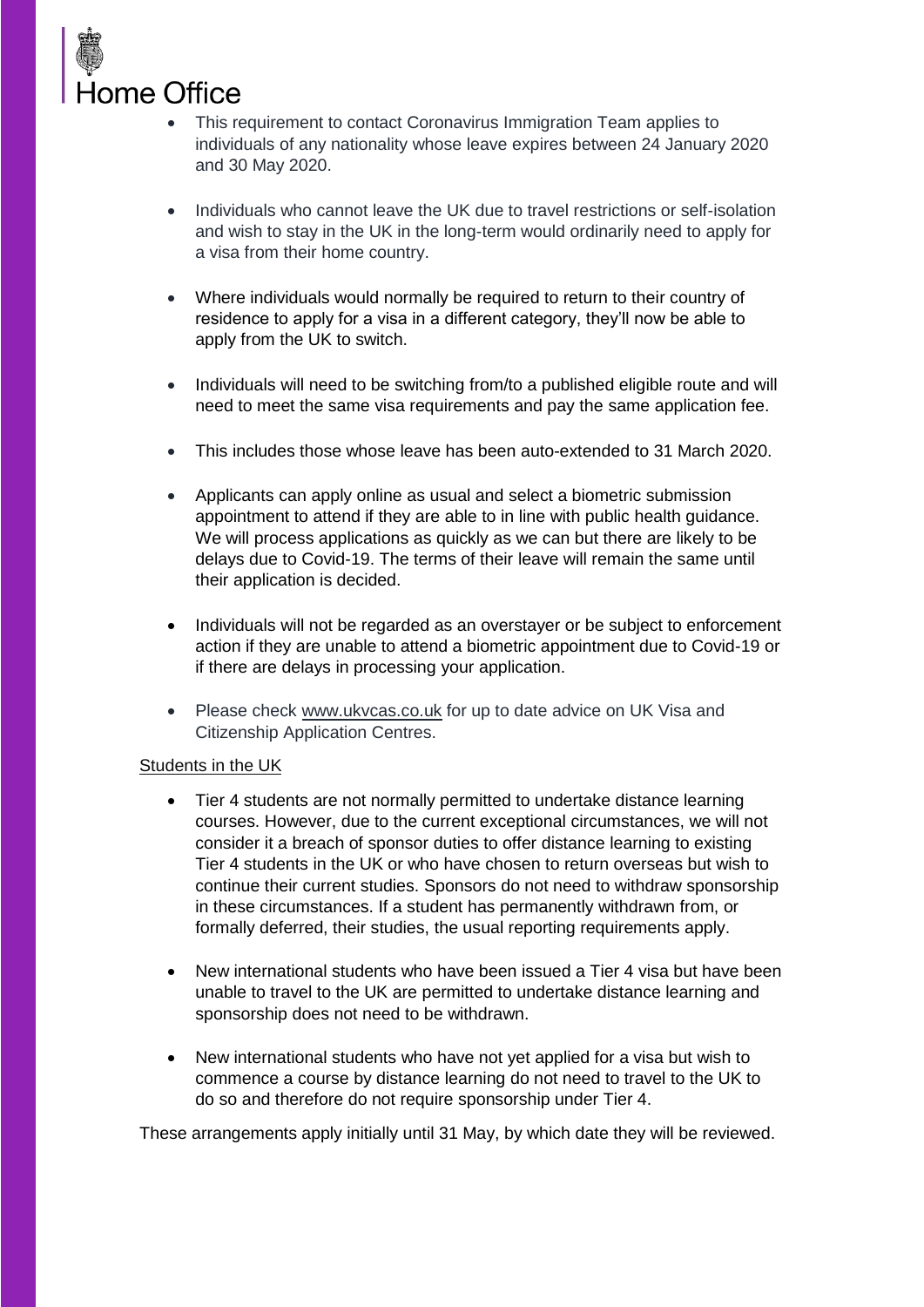

 We are aware that many workers sponsored under the Tiers 2 and 5 immigration routes are now working from home rather than their normal workplace due to the coronavirus pandemic. Tiers 2 and 5 sponsors are normally required to notify us of such changes of circumstances. However, due to the current exceptional situation, we will not require sponsors to do so if working from home is directly related to the pandemic. Other changes must still be reported as usual.

**UK Visas and Immigration (UKVI) has set up a dedicated email account for customers with immigration queries related to coronavirus, including questions about urgent, compelling, compassionate cases. Customers can contact: [CIH@homeoffice.gov.uk](mailto:CIH@homeoffice.gov.uk)**

# **Additional Information**

**How do foreign nationals get a status letter confirming a visa extension, or a new Biometric Residence Permit with a revised expiry date?**

All nationals who need evidence of their extension should contact the Coronavirus Immigration Team.

Visit the [Coronavirus \(COVID-19\): advice for UK visa applicants and temporary UK](https://www.gov.uk/guidance/coronavirus-covid-19-advice-for-uk-visa-applicants-and-temporary-uk-residents)  [residents](https://www.gov.uk/guidance/coronavirus-covid-19-advice-for-uk-visa-applicants-and-temporary-uk-residents) GOV.UK page for more information.

### **Can an individual now apply to switch visa types in the UK?**

They'll be able to apply from the UK to switch to a long-term UK visa, including if they would usually need to apply for a visa from their home country. They'll need to meet the same visa requirements and pay the UK application fee. This includes those whose leave has been automatically extended to 31 March 2020.

They should apply online. They should select a biometric submission appointment to attend in line with public health guidance. The terms of their leave will remain the same until their application is decided.

They will not be regarded as an overstayer or be subject to enforcement action if you're unable to attend a biometric appointment due to coronavirus or if there are delays in processing your application.

### **What will happen to immigrants in the UK with regards to their jobs and finances?**

- If you are a foreign national in the UK and have observed the terms of your visa prior to the coronavirus outbreak, your visa will be automatically extended to 31 March 2020 if your visa has an expiry date between 24 January 2020 and 30 March 2020.
- We understand that this is a difficult time and for this reason we are continually reviewing the situation to consider what more can be done for those in the UK whose immigration status has been affected by coronavirus.